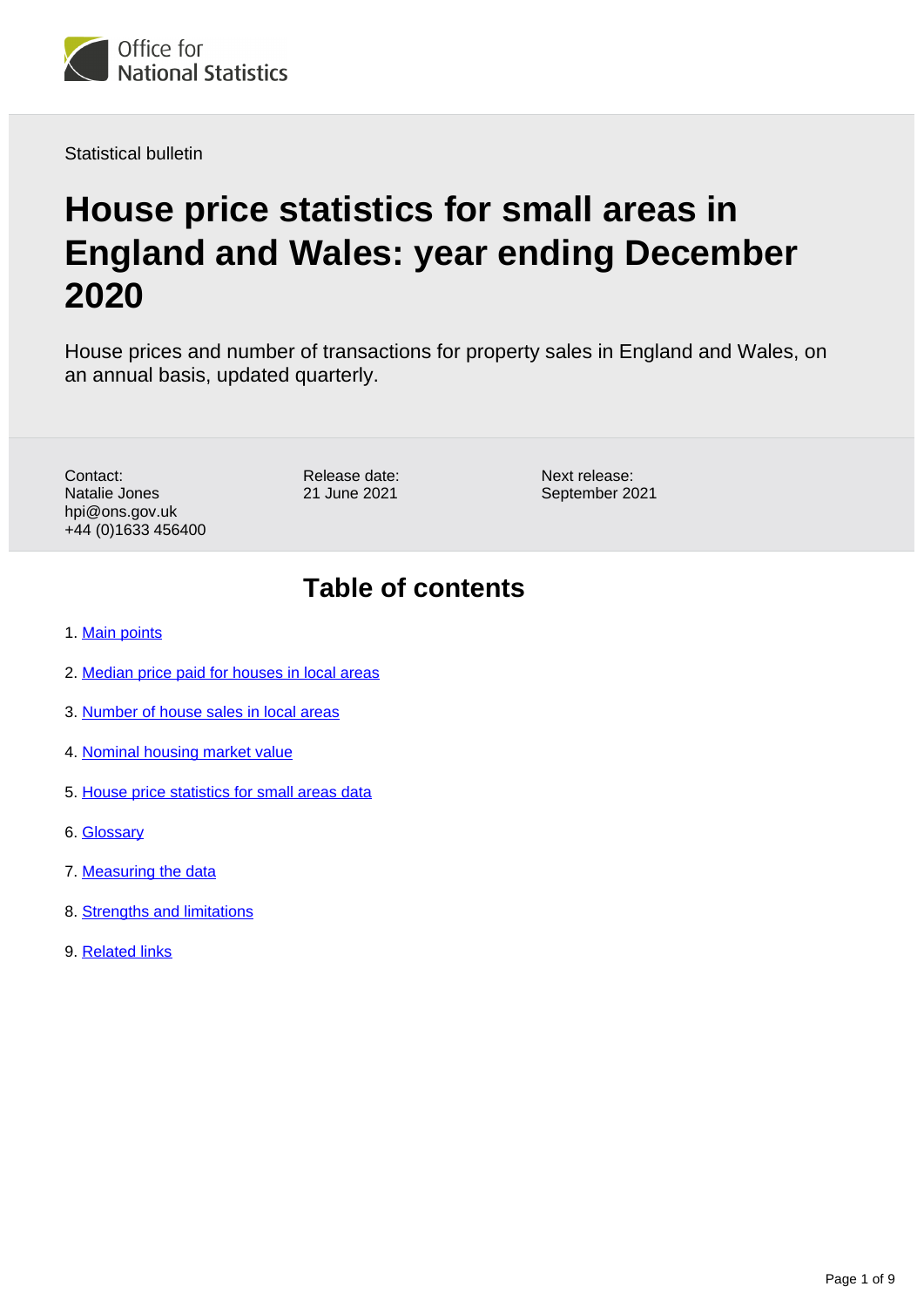## <span id="page-1-0"></span>**1 . Main points**

- The median price paid for residential properties in Lower-layer Super Output Areas (LSOAs) in England ranged from £24,000 (within Hartlepool) to £5,800,000 (within Westminster) in the year ending December 2020.
- The median price paid for residential properties in LSOAs in Wales ranged from £46,250 (within Rhondda Cynon Taf) to £600,000 (within Cardiff) in the year ending December 2020.
- The number of residential property sales in England fell by 21.7% to 619,518 between the year ending December 2019 and the year ending December 2020; the number of residential property sales in Wales fell by 28.7% to 32,469 over the same period.

## <span id="page-1-1"></span>**2 . Median price paid for houses in local areas**

In the year ending December 2020, the median price paid for residential properties in Lower-layer Super Output Areas (LSOAs) in England ranged from £24,000 (within Hartlepool) to £5,800,000 (within Westminster). Last year, the most expensive LSOA, based on median price paid, was in Westminster.

In the year ending December 2020, the median price paid for residential properties in LSOAs in Wales ranged from £46,250 (within Rhondda Cynon Taf) to £600,000 (within Cardiff). Last year, the most expensive LSOA, based on median price paid, was in Cardiff.

Figure 1 maps the geographic distribution of house prices across LSOAs in England and Wales in the year ending December 2020.

#### **Figure 1: Median price paid for all dwellings by Lower-layer Super Output Area**

#### **England and Wales, year ending December 2020**

#### [Download the data](https://www.ons.gov.uk/visualisations/dvc1415/fig1/datadownload.xlsx)

There were more LSOAs in which the median price paid was £1 million or more in the year ending December 2020 than in the previous year (420 LSOAs, up from 332). Out of the 420 LSOAs in which the median price paid was £1 million or more, 333 were in London (this represents 6.9% of London's LSOAs).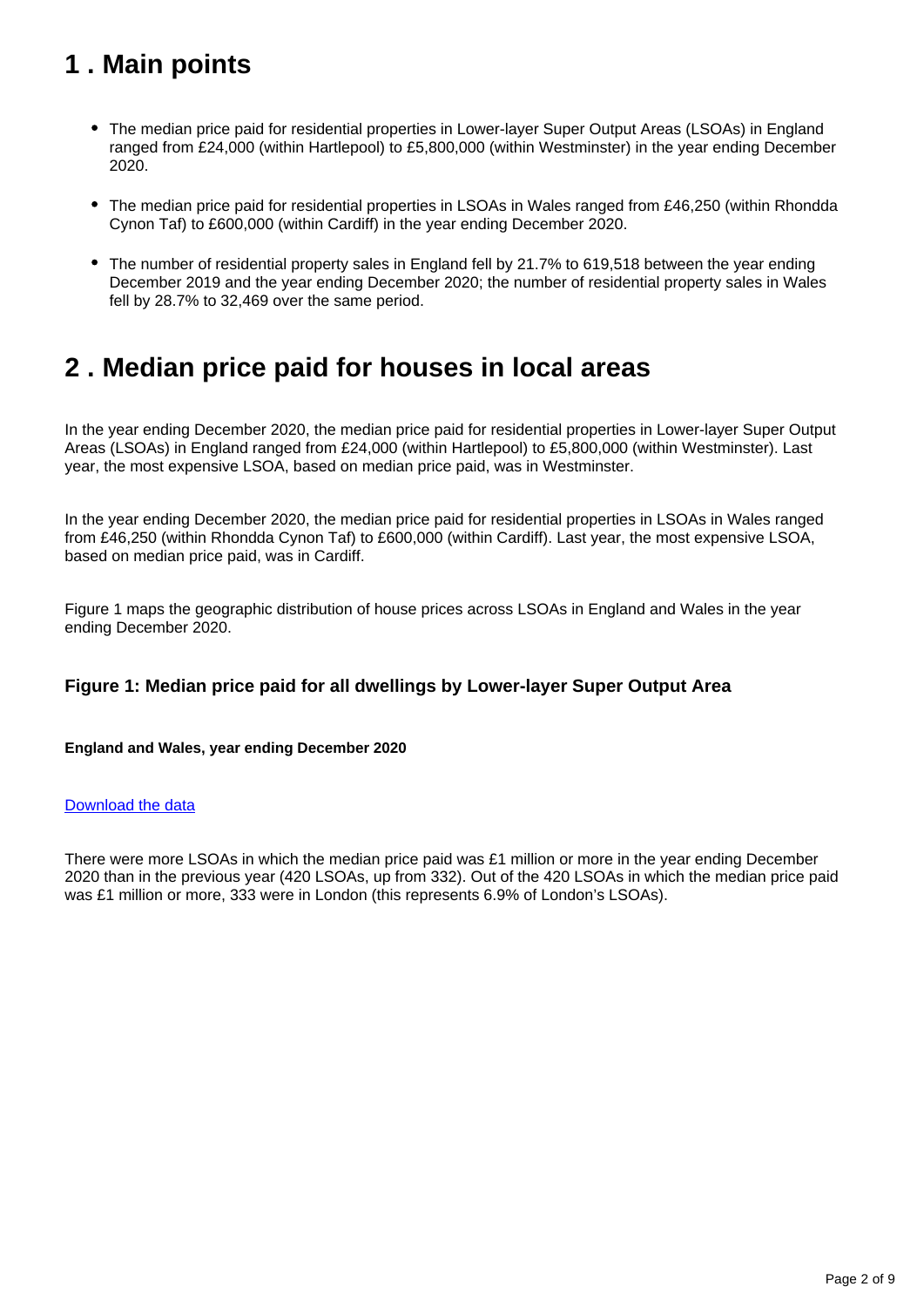#### **Figure 2: There has been an increase in the percentage of LSOAs that saw a rise in house prices over the year**

**Percentage of Lower-layer Super Output Areas in which the median property price paid increased, decreased or remained the same since the previous year, England and Wales, year ending December 1996 to year ending December 2020**

### Figure 2: There has been an increase in the percentage of LSOAs that saw a rise in house prices over the year

Percentage of Lower-layer Super Output Areas in which the median property price paid increased, decreased or remained the same since the previous year, England and Wales, year ending December 1996 to year ending December 2020



#### **Source: Office for National Statistics and HM Land Registry**

These data are calculated for LSOAs where data are available and not suppressed, which includes approximately 95% of LSOAs, so approximately 5% of LSOAs are unaccounted for.

## <span id="page-2-0"></span>**3 . Number of house sales in local areas**

The number of residential property transactions recorded by HM Land Registry in England and Wales fell by 22.1% to 651,987 in the year ending December 2020, from 836,762 in the previous year. This was the fourth consecutive year in which the number of property transactions decreased, and is the lowest number of sales since the year ending December 2009, when 624,476 property transactions took place. The decrease in residential property transactions reflects the advice to not move house during the tightest movement restrictions as a result of the coronavirus (COVID-19) pandemic.

The number of residential property transactions in England fell by 21.7% to 619,518 while in Wales, the number fell by 28.7% to 32,469.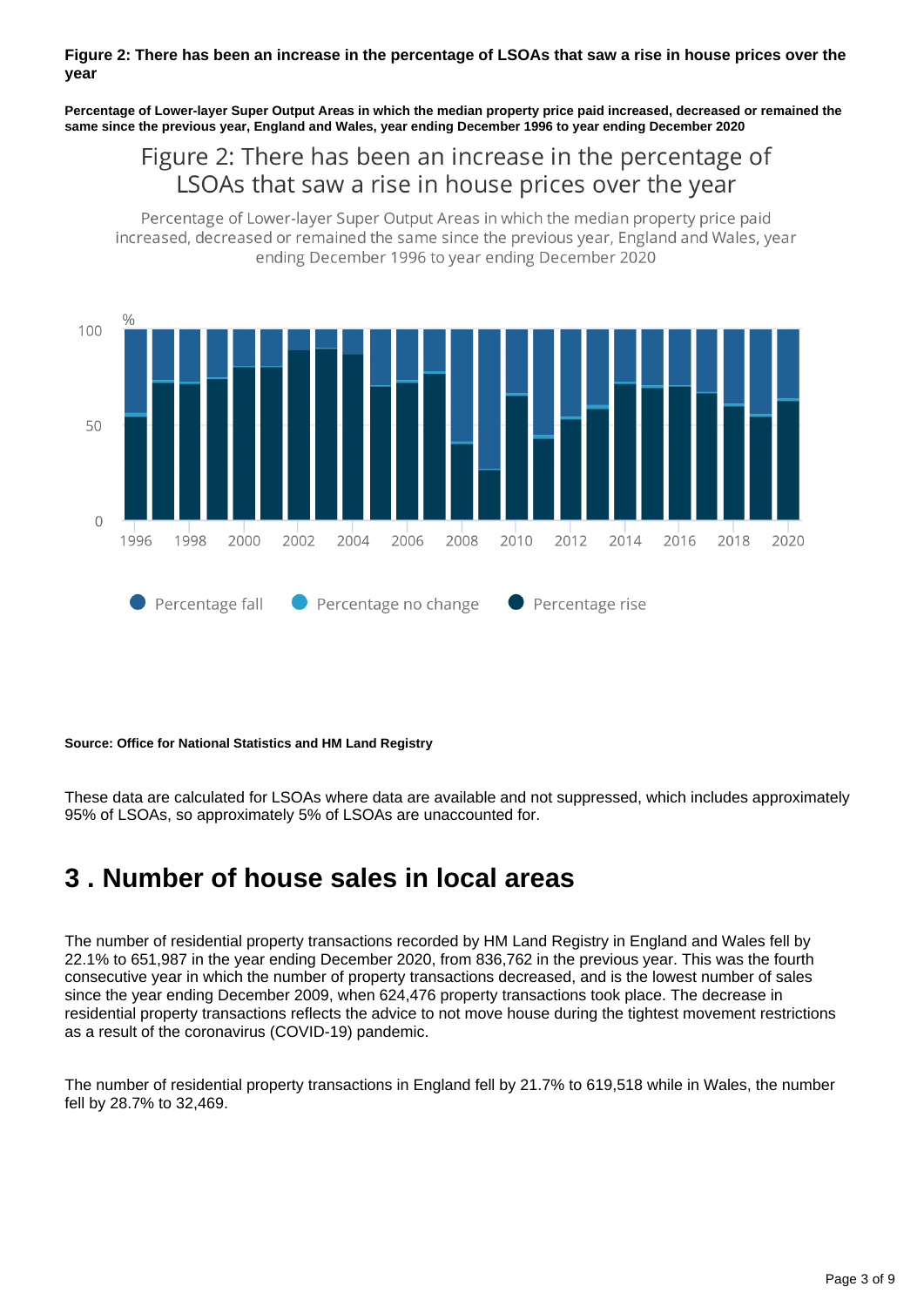## **Number of residential property transactions, England and Wales, year ending December 1995 to year ending December 2020** Figure 3: Property sales fell for all residential property types

Number of residential property transactions, England and Wales, year ending December 1995 to year ending December 2020



#### **Source: Office for National Statistics and HM Land Registry**

Flats and maisonettes saw the largest percentage decrease, with 31.0% less transactions.

Some regions saw the number of transactions in the year ending December 2020 fall below the level seen in the year ending December 2009, following the economic downturn.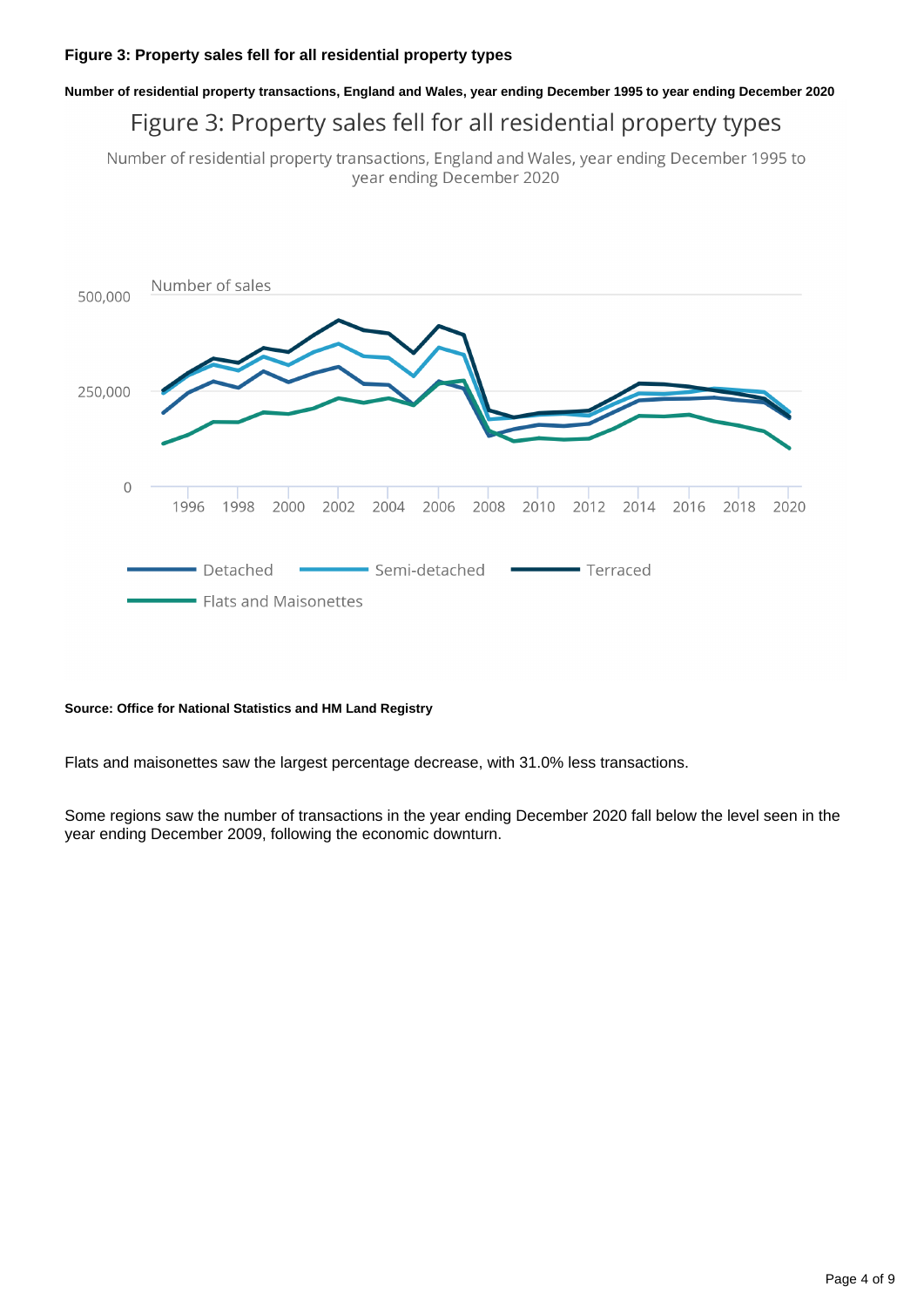**Percentage of Lower-layer Super Output Areas in which the number of property transactions increased, decreased or remained the same since the previous year, England and Wales, year ending December 1996 to year ending December 2020**

## Figure 4: Housing market activity in LSOAs fell in 2020

Percentage of Lower-layer Super Output Areas in which the number of property transactions increased, decreased or remained the same since the previous year, England and Wales, year ending December 1996 to year ending December 2020



**Source: Office for National Statistics and HM Land Registry**

## <span id="page-4-0"></span>**4 . Nominal housing market value**

The nominal total housing market value in England and Wales was £211.1 billion in the year ending December 2020; a decrease of £41.4 billion (16.4%) on the previous year. It is also 24.3% less than the highest level of housing market value, which was in the year ending December 2007. London contributed the most to the decrease in nominal total housing market value, decreasing by £7.8 billion.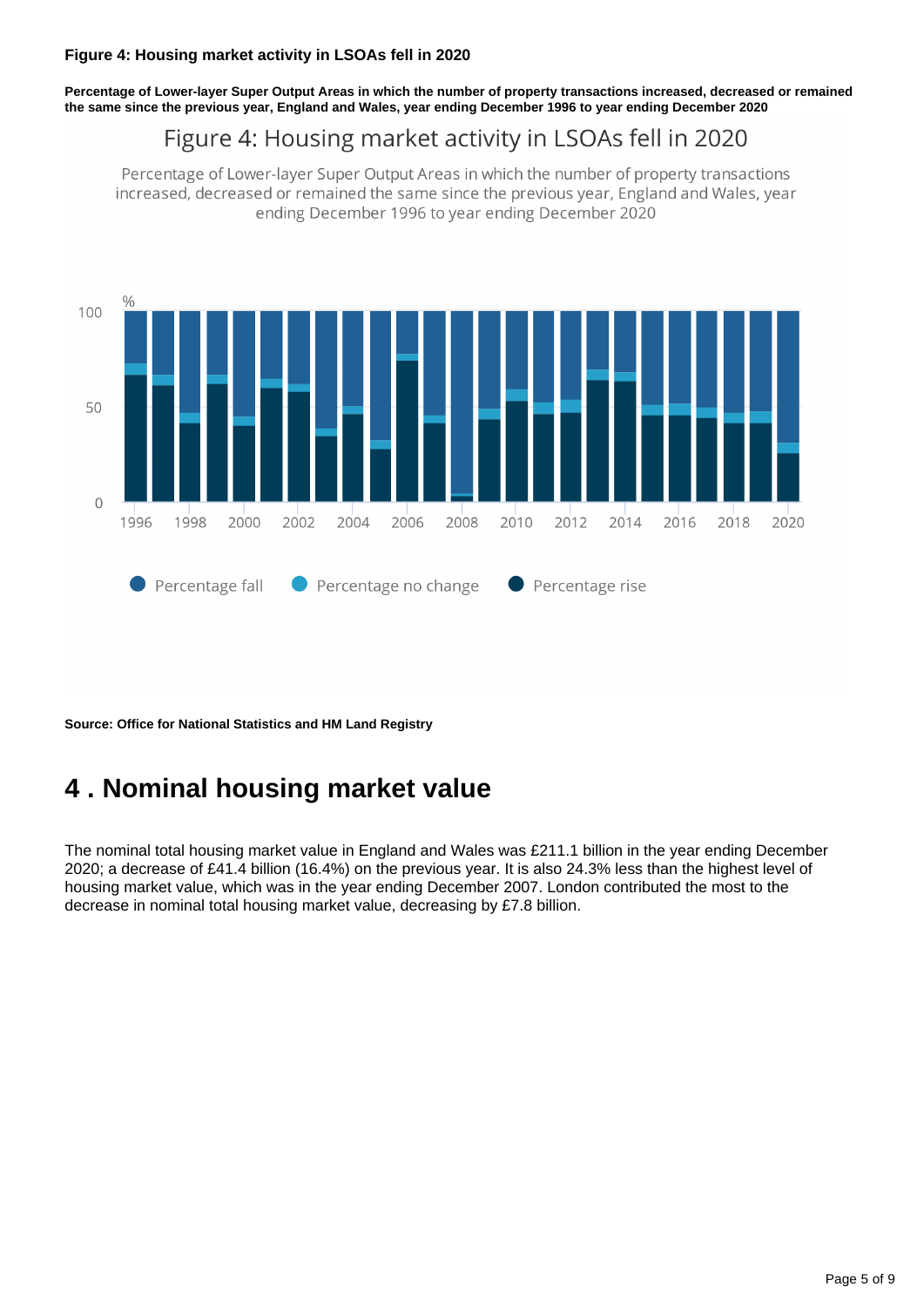**Nominal total value of property transactions, North East, East of England, London, and England and Wales, year ending December 1995 to year ending December 2020**

### Figure 5: All regions saw a decrease in their total housing market value compared with 2019

Nominal total value of property transactions, North East, East of England, London, and England and Wales, year ending December 1995 to year ending December 2020



#### **Source: Office for National Statistics and HM Land Registry**

#### **Notes:**

1. Nominal total value is the total value of residential property transactions. This is expressed as an index in this chart, where 100 represents the value in the year ending December 2007.

In the year ending December 2020, the East of England had the highest housing market value relative to the peak in 2007 (with an index of 81.4). The North East had the lowest housing market value relative to the peak in 2007 (with an index of 57.8).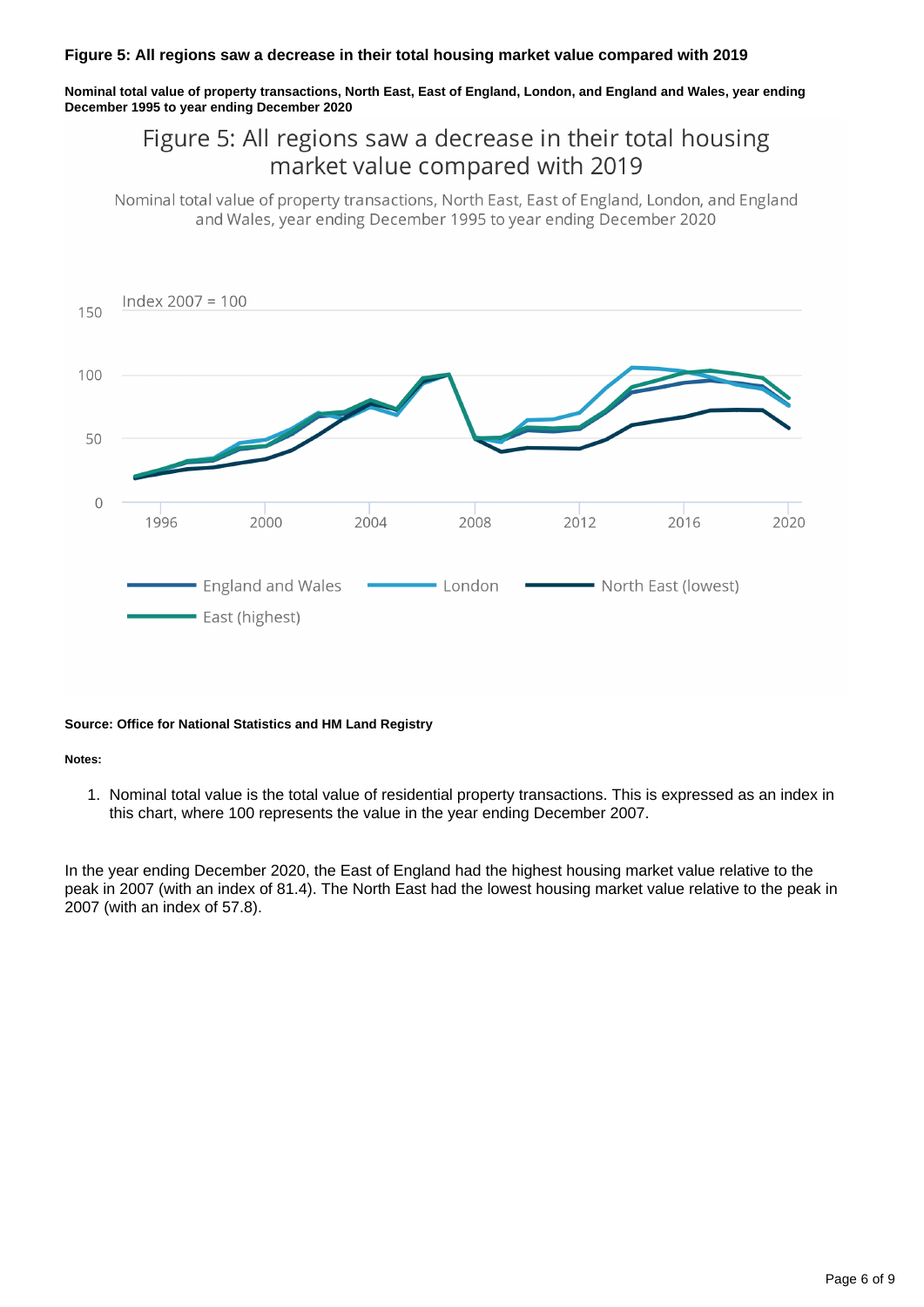## <span id="page-6-0"></span>**5 . House price statistics for small areas data**

There are 49 datasets in total, which show house prices by property type for various geographies in England and Wales as well as the number of property transactions. Here are the most frequently downloaded datasets.

[Median house prices for administrative geographies: HPSSA dataset 9](https://www.ons.gov.uk/peoplepopulationandcommunity/housing/datasets/medianhousepricefornationalandsubnationalgeographiesquarterlyrollingyearhpssadataset09) Dataset | Released 21 June 2021 Median price paid for residential property in England and Wales, by property type and administrative geographies. Annual data, updated quarterly.

[Residential property sales for administrative geographies: HPSSA dataset 6](https://www.ons.gov.uk/peoplepopulationandcommunity/housing/datasets/numberofresidentialpropertysalesfornationalandsubnationalgeographiesquarterlyrollingyearhpssadataset06)

Dataset | Released 21 June 2021 Number of residential property sales in England and Wales, by property type and administrative geographies. Annual data, updated quarterly.

[Median house prices by ward: HPSSA dataset 37](https://www.ons.gov.uk/peoplepopulationandcommunity/housing/datasets/medianpricepaidbywardhpssadataset37)

Dataset | Released 21 June 2021 Median price paid for residential property in England and Wales, by property type and electoral ward. Annual data, updated quarterly.

[Median house prices by Middle-layer Super Output Area: HPSSA dataset 2](https://www.ons.gov.uk/peoplepopulationandcommunity/housing/datasets/hpssadataset2medianhousepricebymsoaquarterlyrollingyear)

Dataset | Released 21 June 2021

Median price paid for residential property in England and Wales, by property type and Middle-layer Super Output Area (MSOA). Annual data, updated quarterly.

[Residential property sales for administrative geographies \(newly built dwellings\): HPSSA dataset 7](https://www.ons.gov.uk/peoplepopulationandcommunity/housing/datasets/numberofresidentialpropertysalesfornationalandsubnationalgeographiesnewlybuiltdwellingsquarterlyrollingyearhpssadataset07)

Dataset | Released 21 June 2021

Number of new residential property sales in England and Wales, by property type and administrative geographies. Annual data, updated quarterly.

## <span id="page-6-1"></span>**6 . Glossary**

### **Lower-layer Super Output Area (LSOA)**

A Lower-layer Super Output Area (LSOA) is a geographic hierarchy designed to improve the reporting of small area statistics in England and Wales. There are 34,753 LSOAs in England and Wales, each containing between 400 and 1,200 households. More information can be found by visiting the [Census geography](https://www.ons.gov.uk/methodology/geography/ukgeographies/censusgeography) page.

### **Housing market value**

The housing market value refers to the total value of residential property transactions in an area. It is determined by a combination of property prices and the number of property transactions. This can be used to provide an overview of the scale of the property transaction economy.

### **Nominal housing market value**

The nominal market value refers to housing market value statistics that have not been adjusted to take account of price inflation. They therefore present the simple total transactional value of all property sales.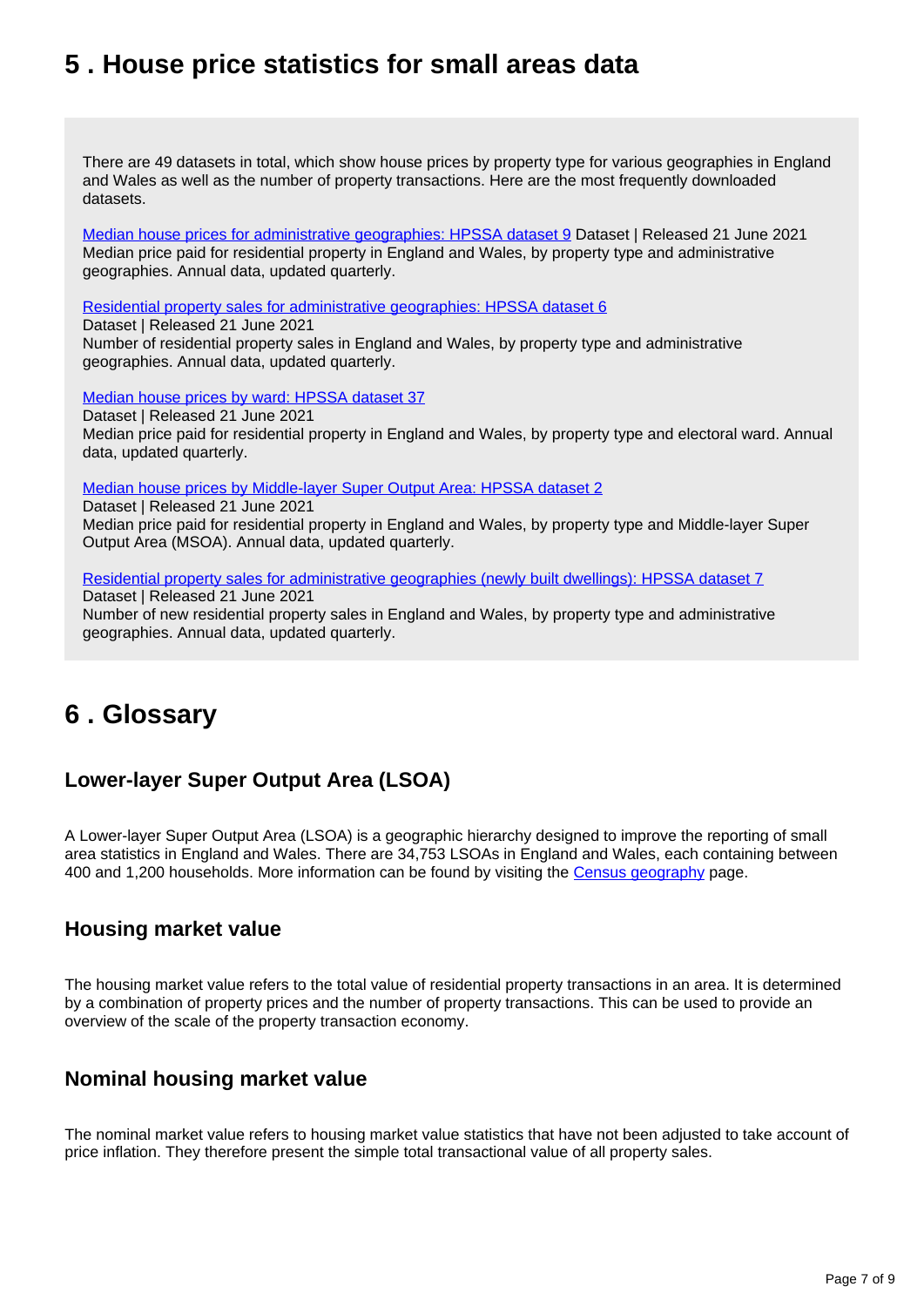### **Index**

An index is a statistical measure of change in a variable, for example, housing market value over time.

## <span id="page-7-0"></span>**7 . Measuring the data**

### **Data collection**

The house price statistics for small areas (HPSSAs) use data from HM Land Registry to provide statistics on the price paid and number of residential property transactions for properties that were sold in England and Wales. Properties sold at a discount to the market level, such as properties sold under the Right to Buy scheme, are not included in these statistics.

HPSSAs are updated quarterly, adding a new 12-month period to the data. The use of rolling annual data removes seasonal effects (that is, peaks and troughs in property transactions at particular times of the year) and reduces the impact of registration lag (that is, where transactions are registered by HM Land Registry sometime after the date on which they are completed).

### **Differences to other house price statistics**

There are two sets of official statistics for house prices. In addition to these HPSSAs, the Office for National Statistics (ONS) also produces the [UK House Price Index](https://www.ons.gov.uk/economy/inflationandpriceindices/bulletins/housepriceindex/previousReleases) (UK HPI). The HPSSAs measure the number of property transactions and the price paid for properties sold in a given period, whereas the UK HPI provides a measure of the changing value of properties in the housing market. The differences and uses of these outputs are explained in more detail in [Section 5 of the House price statistics for small areas Quality and Methodology](https://www.ons.gov.uk/peoplepopulationandcommunity/housing/methodologies/housepricestatisticsforsmallareasqmi#quality-characteristics-of-the-data)  [Information \(QMI\) report](https://www.ons.gov.uk/peoplepopulationandcommunity/housing/methodologies/housepricestatisticsforsmallareasqmi#quality-characteristics-of-the-data).

### **Quality**

More quality and methodology information on strengths, limitations, appropriate uses, and how the data were created is available in the [House price statistics for small areas QMI](https://style.ons.gov.uk/category/statistical-bulletin/data-and-methodology/).

### **Proposed changes**

The House Price Statistics for Small Areas provide annual statistics that are updated quarterly. We are considering changing this to a single, annual publication where we provide data for the year. For example, instead of having "year ending March 2020", "year ending June 2020", "year ending September 2020" and "year ending December 2020" we would only publish "year ending December 2020" to cover the whole of 2020. Before we make this change, we would like feedback on this from our users. If you have any feedback about this proposed change, please contact [hpi@ons.gov.uk.](mailto:hpi@ons.gov.uk)

## <span id="page-7-1"></span>**8 . Strengths and limitations**